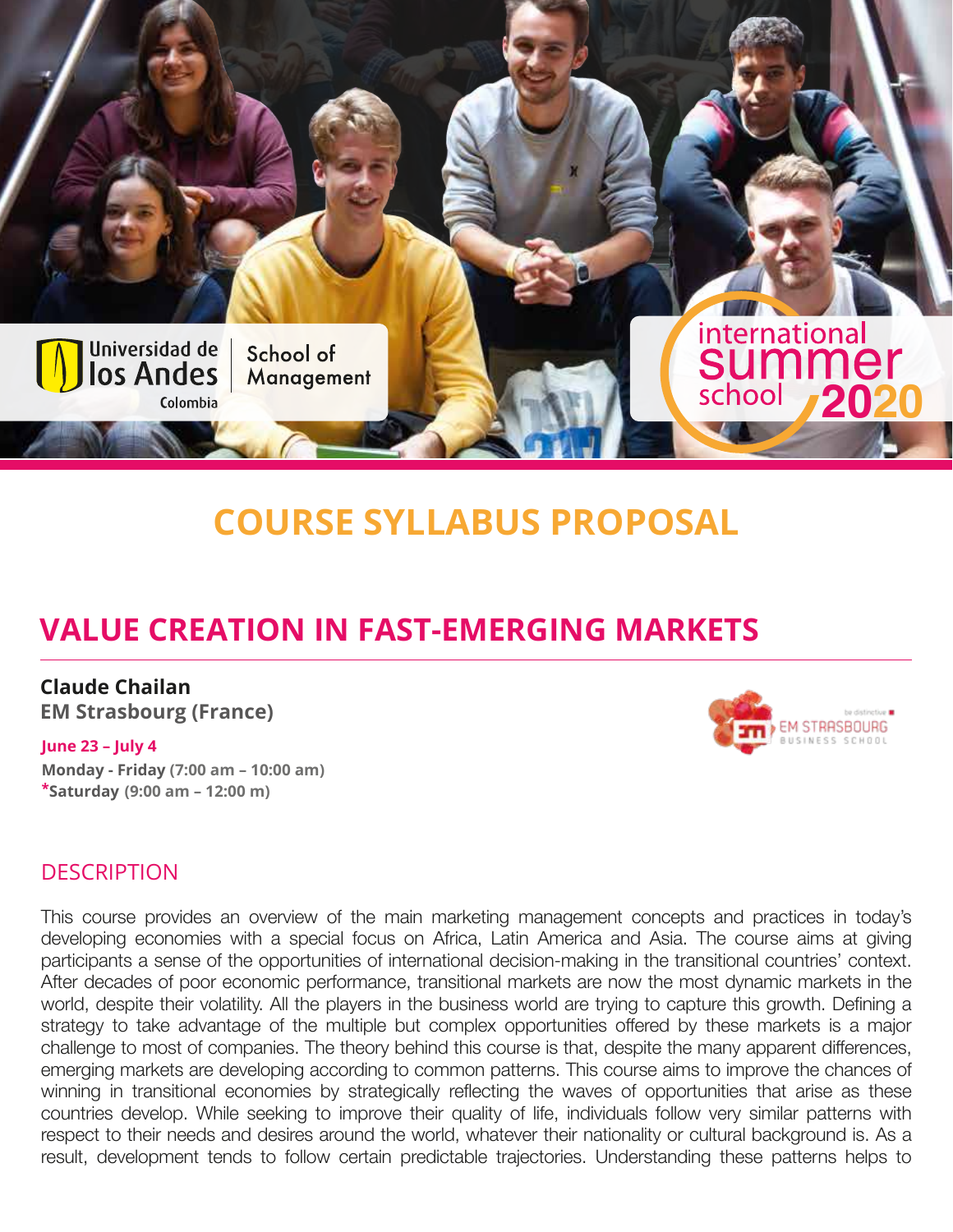

predict which opportunities are likely to arise, in which markets, and at which moment. Therefore, business practice can be adapted accordingly. Participants will learn how to scan the environment, perform market studies, evaluate buyer and consumer behaviour, launch new products, and choose a coherent marketing-mix strategy in the context of emerging countries. Particular emphasis will be made on the following issues:

- Fast-emerging countries' specific business models
- Marketing at the bottom of the pyramid
- Reaching the middle-class in Fast-emerging economies
- The value of localness and local brands
- Non-market strategies in a Fast-emerging economy setting
- Managing risks in economies in transition

## **OBJECTIVES**

The objective of this course is to develop strategic thinking skills to fully capture the growth of Fast-emerging markets.

The conceptual framework lays the ground to:

Enable students to identify, discuss and solve marketing challenges faced by companies – both local and national ones - when defining their strategies on the markets of countries in economic transition

Identify the main similarities that characterize marketing in emerging economies

Understand the evolution of the base of consumers from the rural poor to the urban middle class as they satisfy their needs and wants

Enable participants to understand the vital role marketing plays in order to catch the business potential offered by emerging and transitional countries growth, and how market-driven policies may allow companies to take advantage of the business potential of developing countries

## **METHODOLOGY**

Teaching methodology emphasizes a practical approach and real-world applications, as well as a focus on best business and industry practices.

This course is entirely taught online through a combination of lectures, case studies, readings-based discussions, and team exercises. Student participation in class discussions is encouraged through an interactive online teaching style.

Generally speaking, if you read the assigned materials, actively take part in pertinent discussions, listen to others with respect, and communicate your arguments convincingly you will not have any problem.

Remember that you are welcome to ask for more information. Simply send me an email.

Attendance in every class is expected and recorded, in line with the School regulations.

Critically, note that any absence will negatively affect your score on the participation component of your final grade. Three or more unexcused absences will result in an automatic score of zero on class contribution, and, in all likelihood, a fail mark for the course as a whole.